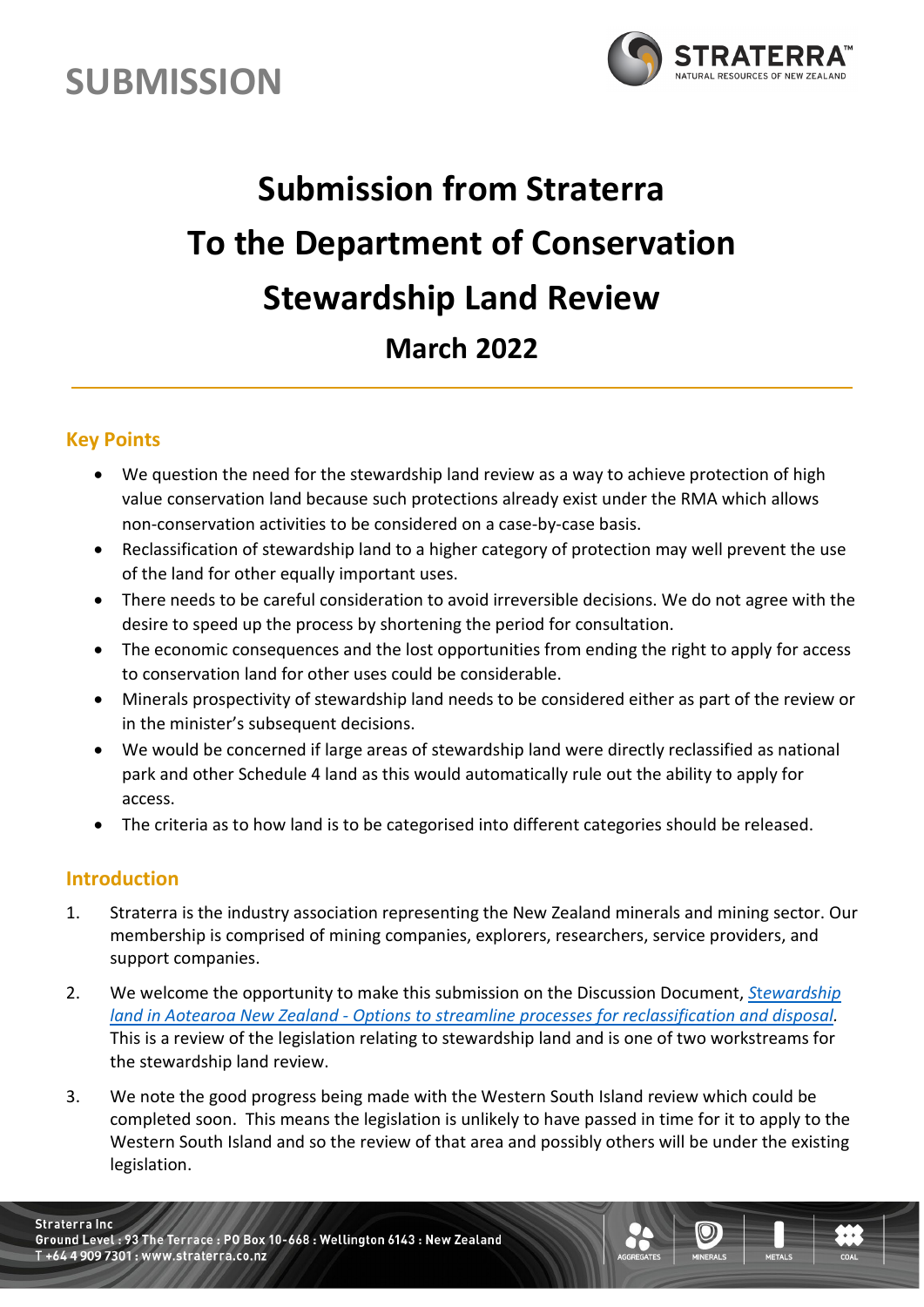

### **Straterra Position on the Stewardship Land Review**

- 4. The government is reviewing stewardship land to ensure land with "high conservation value" is protected while "low- value" land can be considered for other uses.
- 5. Straterra's main interest in the stewardship land review is that mining's right to apply for access to conservation land generally and stewardship land specifically is retained.
- 6. We are actually agnostic about the review from a mining perspective. Essentially, we don't see the conservation land classifications as relevant under a system which allows mining and other activities to be considered on a case-by-case basis which the current system allows.

### **Access to conservation land for mineral extraction**

- 7. New Zealand has allowed mining on conservation land, excluding national parks and Schedule  $4<sup>1</sup>$  $4<sup>1</sup>$  $4<sup>1</sup>$ land for many decades. Such activity is consented under the RMA and other regulatory hurdles on a case-by-case basis. The RMA and the Environment Court provide an independent, contestable, and robust forum to assess resource proposals. Our view is that while this process could be improved, the RMA has served the conservation estate and broader societal objectives well, insofar as mining is concerned.
- 8. Our most recent assessment is that only 0.04% of the conservation estate is currently disturbed by mining and quarrying. The footprint is small because of the realities of commercial mining. Economic mineral resources are hard to find. Mining only occurs where the minerals are present and economically recoverable and where the consent conditions imposed under the RMA and other applicable legislation can be met.
- 9. The stewardship land review is looking at the conservation values of stewardship land and does not refer directly to mining but we raise this because mining on conservation land has been linked to the stewardship land review in the past. Also, there is a possibility that the review will result in the reclassification of stewardship land as national park or other Schedule 4 land which means it would automatically become off limits to mining.

### **Strategic minerals**

- 10. We urge that minerals prospectivity on conservation land is considered either as part of the review or in the minister's subsequent decisions.
- 11. Demand for minerals and aggregates is increasing, particularly for low-emission technologies copper, nickel, vanadium, rare earths, lithium, coking coal, gold... the list goes on. New Zealand has potential for some of these minerals and GNS Science has assessed that much of that potential, lies in the conservation estate. So, it makes sense to keep the option open for mining on the conservation estate (excluding S4).

<span id="page-1-0"></span> $1$  Schedule 4 land refers to land listed under schedule 4 of the Crown Minerals Act 1991 where access restrictions apply to land within it. National parks are listed in the schedule.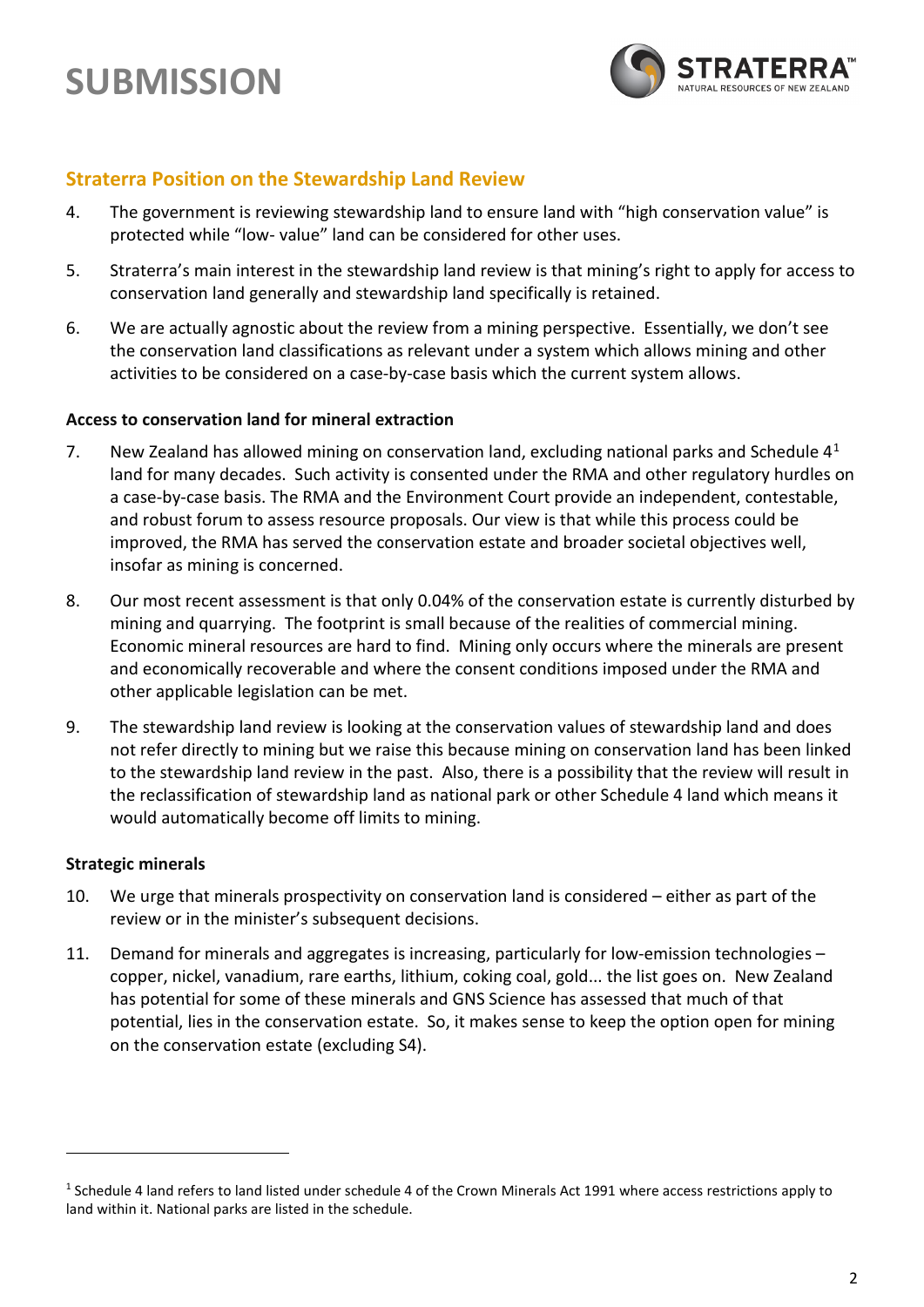

#### **Mining can contribute to the indigenous biodiversity challenge**

12. We fully support the government's conservation objectives, but we think the negative impact of mining has been overstated. If we look at the conservation estate in a macro sense, the biggest challenge to indigenous biodiversity and conservation is pests and weeds. Mining is not the problem – in fact mineral extraction, suitably regulated, can and should contribute to the solution by providing a 'no net loss' under the RMA. That is achieved through the value of the activity itself and by use of flexibility mechanisms, such as mitigation, offsets and compensation.

### **Conclusion**

- 13. The reclassification of stewardship land review in itself will not solve the indigenous biodiversity challenge. Pests and weeds ignore the sign that says stewardship land or scenic reserve.
- 14. We question the need for the stewardship land review as a way to achieve protection of high value conservation land because such protections already exist under the RMA. The RMA provides an independent, contestable, and robust forum to assess resource proposals and other nonconservation activities. While this process could be improved, the RMA has served the conservation estate and broader societal objectives well, insofar as mining is concerned.
- 15. It is not apparent that classification to higher values of conservation land will by itself lead to better conservation outcomes whereas a case-by-case approach is able to allow every application for alternative uses to be assessed on its merits.

### **Response to the Reform Objectives**

#### **Reform options - 1. Improving consistency of public notification and submission processes**

- 16. The two options in this section of the document aim to streamline the consultation process by reducing the level of consultation currently required for land reclassification proposals.
- 17. Currently 40 working days must be allowed for written submissions on a proposal for the Minister of Conservation to classify stewardship land to certain classifications or dispose of it.
- 18. **Option 1.1** proposes shortening the period of consultation from 40 to 20 working days. We **oppose** this. It is important that the public and affected parties have sufficient time to consider all the issues at stake. A carefully considered process with sufficient time for feedback needs to be undertaken.
- 19. We understand stakeholders will be asked to consider all of the panels' recommendations at the same time. Given some submitters will have interests in more than one parcel of land, 20 days is not enough time to consider them all.
- 20. There needs to be flexibility so that where a proposed reclassification is likely to be controversial, consideration is given to extending the time period for submissions to allow submitters to commission expert opinion etc.
- 21. **Option 1.2** gives the panel the ability to decline a hearing where holding it would cause substantial delay to the process or cause substantial burden on the resources of the panel.
- 22. Hearings are an important part of the consultation process, and it may be beneficial for the national panels to interact with submitters.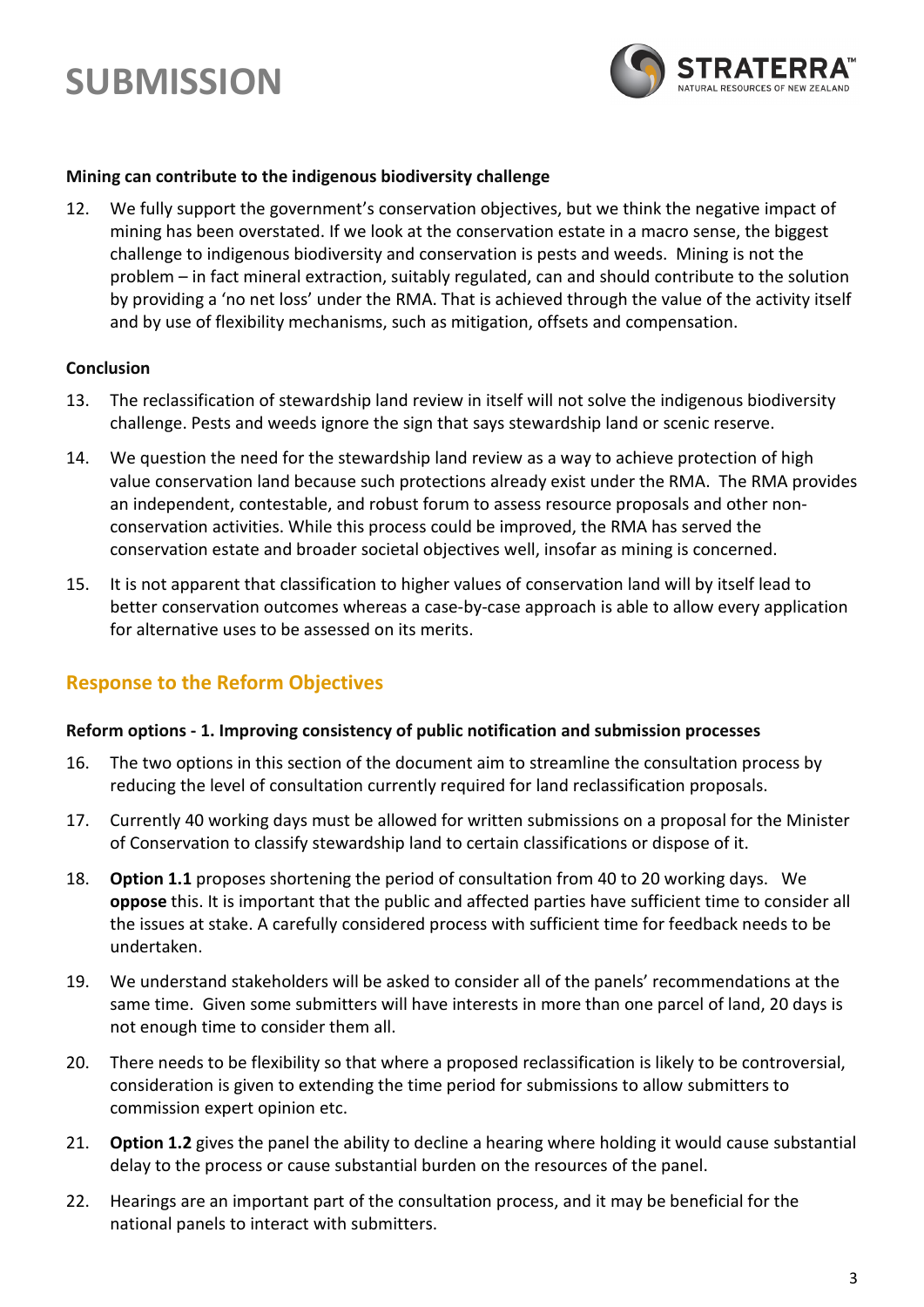# **SUBMISSION**

23. We **oppose Option 1.2**, but we accept that there will be some circumstances where no hearing is required. For example, if there are no submissions opposing the reclassification, or the parcel of land in question is below a certain size. We also recommend that there be an opportunity for submitters to challenge a panel's decision to not have a hearing.

### **Reform options - 2. Enabling the national panels to carry out the public notification and submission process**

- 24. We **support** the amendment of the Conservation Act to enable the national panels to carry out the public notification and submission process (**Option 2.1**).
- 25. Currently the Conservation Act does not allow the delegation of notification and hearing powers to the national panels. An amendment of the Conservation Act to enable this is necessary for the review, as created by the government, to be undertaken.
- 26. So that they can independently carry out their role, we agree it is important that the panels are able to receive evidence from submitters first-hand to make independent recommendations to the Minister rather than be guided by officials. The panels need to be given sufficient time to do their work and be provided with the ability and funding to commission experts to provide objective evidence of the conservation land in question.

### **Reform options - 3. Clarifying responsibilities for making recommendations to reclassify stewardship land as national park**

- 27. **Option 3.1** proposes transferring primary responsibility for reclassifying stewardship land into national parks from the NZCA to the national panels and requires them to consult with the NZCA before making recommendations.
- 28. We are concerned with the premise of this option that presumes areas of stewardship land will be reclassified as national park.
- 29. National parks are the highest valued conservation land. It is possible that some, but not all, stewardship land has high enough conservation value to be classified accordingly.
- 30. The reclassification of stewardship land as national parks has significant ramifications for the minerals sector. National parks and certain other classes of conservation land are listed in Schedule 4 of the Crown Minerals Act 1991 where access restrictions apply. We fully support this exclusion because of the special status of national parks.
- 31. Classifying stewardship land as national park or other schedule 4 land would automatically rule out access for mining and exploration from that land which would be extremely short-sighted as discussed earlier in this submission.
- 32. The panels and the government must be judicious in making recommendations and decisions regarding the transfer of stewardship land to national parks and other schedule 4 land as the lost opportunities would be large. The conservation value and other characteristics justifying national park status must be proven and the economic consequences of the land coming under Schedule 4 and being excluded from mineral extraction must be considered.
- 33. We request that the criteria used to determine how the panel will distinguish between national parks and other categories of conservation land be released. Transparency around this is critical.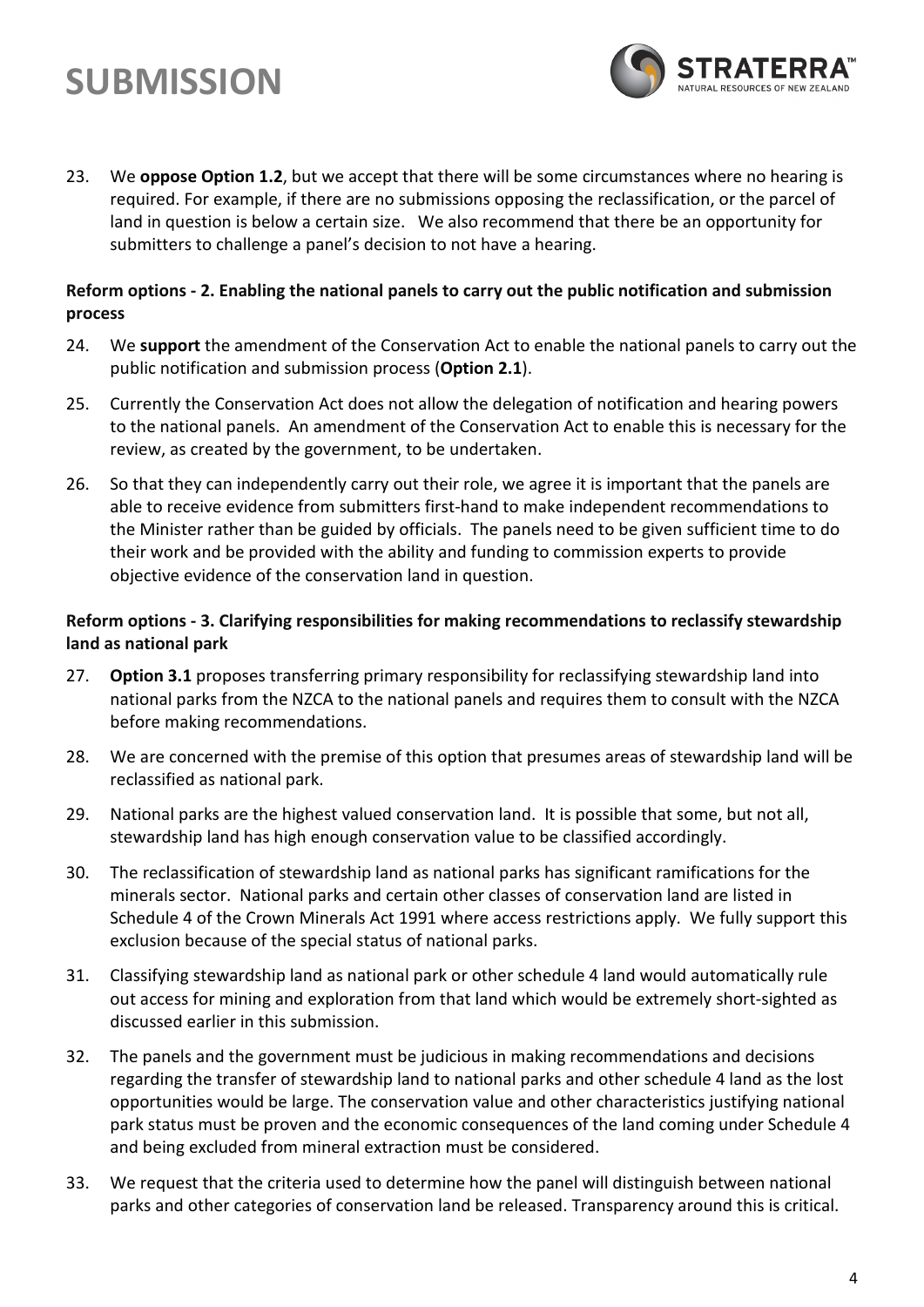# **SUBMISSION**

- 
- 34. It is important that stewardship land is not tagged on to national parks for convenience just because it is adjacent to an existing national park.
- 35. We are also aware that there is nothing preventing parcels of land that are not adjacent to national parks to be added to national parks. There are some precedents for national parks not to have continuous borders (Kahurangi is a good example) but it would be unprincipled to classify parcels of land as little islands of national park just to ensure commercial activities can't occur. It would be equivalent imposing No New Mines on Conservation Land by another name.

**Reform options - 4. Removing the st**atutory step to declare all stewardship land to be held for conservation purposes before it can be reclassified or disposed of.

- 36. Currently, under the Conservation Act, only stewardship land that is held for conservation purposes can be reclassified or disposed of. We accept the removal of this requirement would streamline the process and remove an unnecessary step which doesn't serve any real purpose.
- 37. However currently not all stewardship land is used for conservation purposes and there is a risk in declaring all stewardship land be held for conservation purposes in that if a delay in the process occurs, stewardship land not already sold or disposed of would stay with DOC but with this new status of 'conservation purpose'. It would then make using it for non-conservation purposes, such as for mineral activities, even more difficult.
- 38. Rather than declaring all stewardship land to be held for conservation purposes (Option 4.1), there is a third option of repealing Section 62 of the Conservation Act so that land doesn't need to be held for conservation purposes before it is reclassified or disposed of.
- 39. Of the two options proposed Option 4.1 provides a more efficient process for reclassifying land so, notwithstanding the risks referred to above, we prefer Option 4.1 over Option 4.2.

### **Reform options - 5. Enabling the Minister of Conservation to direct proceeds from the sale of stewardship land to DOC**

- 40. **Option 5.1** proposes amending the Conservation Act to allow the Minister of Conservation to direct the proceeds of sale of stewardship land to DOC for further reclassification or management activities.
- 41. We agree it is appropriate that if there is a sale of stewardship land, the proceeds should be directed to DOC. We would argue that these should be allocated to conservation purposes generally, if funds allow, ie more broadly than simply reclassification or management activities.
- 42. It should be noted, selling land in this way can do more for conservation than simply holding the land. There are many ways proceeds from the sale can be spent – for example on managing, controlling and eradicating pests and weeds which are the main threats to indigenous biodiversity.
- 43. We note here that mineral operations on conservation land also provide DOC with funds which are able to be directed towards conservation efforts.
- 44. We also accept and support that land disposed of is not necessarily sold. It could be used for Treaty settlement purposes etc, which we would support.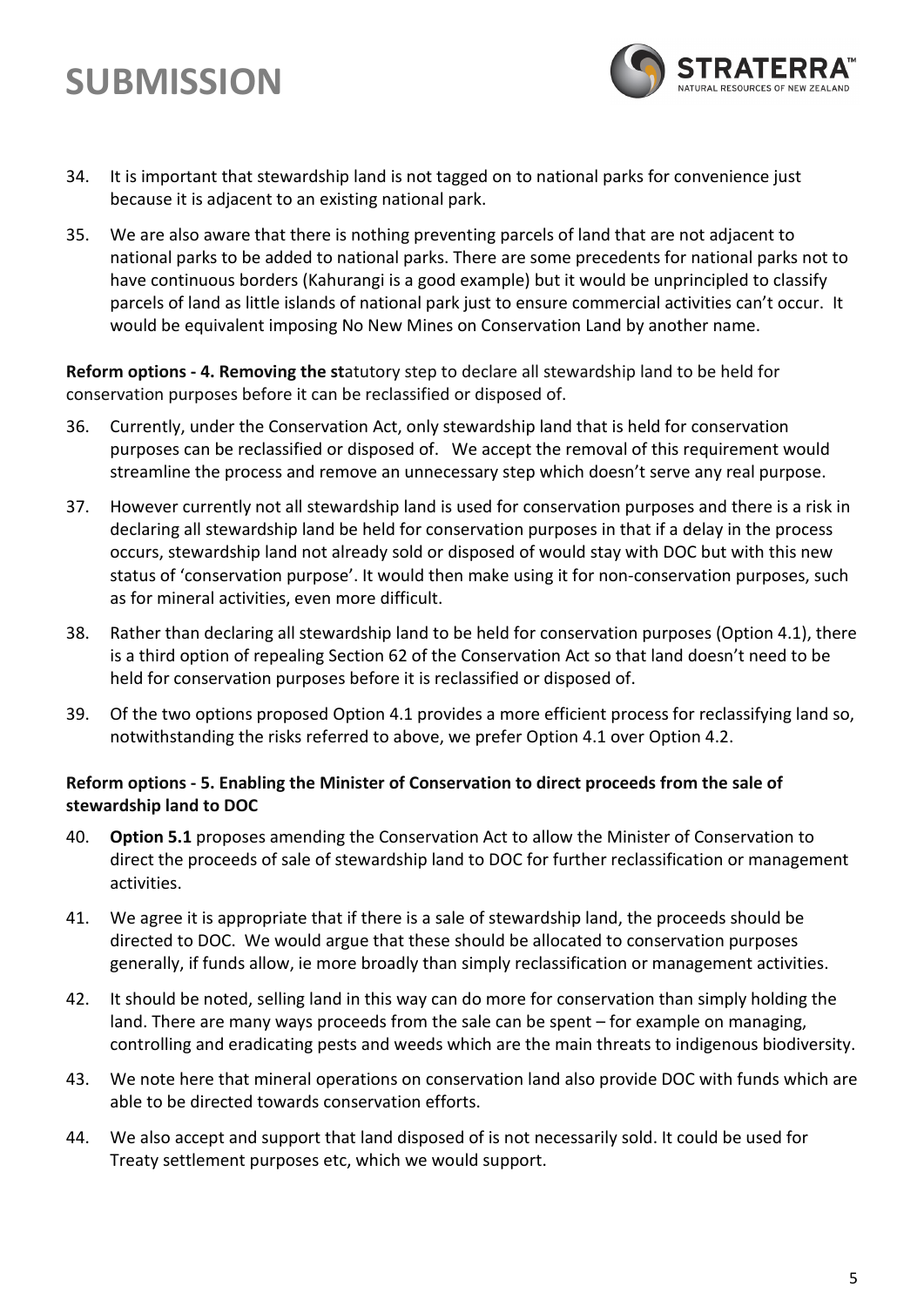

### **Reform options - 6. Clarifying the status of concessions on reclassified stewardship land**

- 45. The mining industry mostly accesses conservation land by way of access agreements under the Crown Minerals Act 1991. Concessions are also used for ancillary activities outside of the area of Crown minerals permits, for example for road access to mine sites, and so our interest is in both concessions and access agreements on public conservation lands.
- 46. Because of the stringency of the regulations, land which has been deemed suitable for a particular concession (or access agreement) should still be suitable even after reclassification of the wider parcel. Furthermore, the environmental impacts associated with establishing the use have very likely already occurred and the continuation of the use will have no more than further minor impacts. For example, a haul road across stewardship land which has been constructed and used for a number of years.
- 47. In addition to that, it is important that contractual agreements are adhered to and do not expire even if land is reclassified or disposed of.
- 48. Holders of concessions (and access agreements) have invested on the basis of a Crown agreement and for the Crown to renege on that would set a dangerous precedent and send a negative signal to investors.
- 49. We are pleased that the discussion, and both options offered in this section, seem to acknowledge this. In terms of the two options, we agree with the document that certainty and clarity are important and so we favour Option 6.2, amending the legislation to clarify that existing concessions on stewardship land can continue under agreed terms regardless of reclassification.
- 50. We note the footnote on page 31 that access arrangements will continue to be managed in line with current legislative requirements. We assume that existing access arrangements will be retained until they expire even if land is reclassified or disposed of.

### **Reform Option - 7. Non-regulatory options to improve stewardship land reclassification - Ensuring operational arrangements between DOC and the Ministry of Business, Innovation and Employment (MBIE) are fit for purpose.**

- 51. Regardless of what arrangement is in place between MBIE and DOC, it is very important that MBIE has a role to assess land for important mineral values which may affect the desirability of the reclassification and any other relevant information. We agree it makes sense for this information to be provided directly to the national panels given the process adopted for the stewardship land review, and to be made available to both Ministers of Energy and Resources and Conservation.
- 52. We acknowledge that the national panels' brief is conservation value and not mineral prospectivity, but it is still important to wider government policy, and we also note that Conservation Minister Kiritapu Allan has said that "economics" will be considered before final decisions are made. For these reasons it is important that access to MBIE's knowledge of mineral prospectivity is taken account of by the Minister of Conservation. We hope that informal, if not formal, links are maintained between DOC and MBIE for this purpose.
- 53. As stated earlier in this submission, economic mineral deposits are hard to find particularly minerals for low-emission technologies and GNS Science has assessed that much of that potential, or prospectivity, lies in the conservation estate. This needs to be taken account of in the stewardship land review.